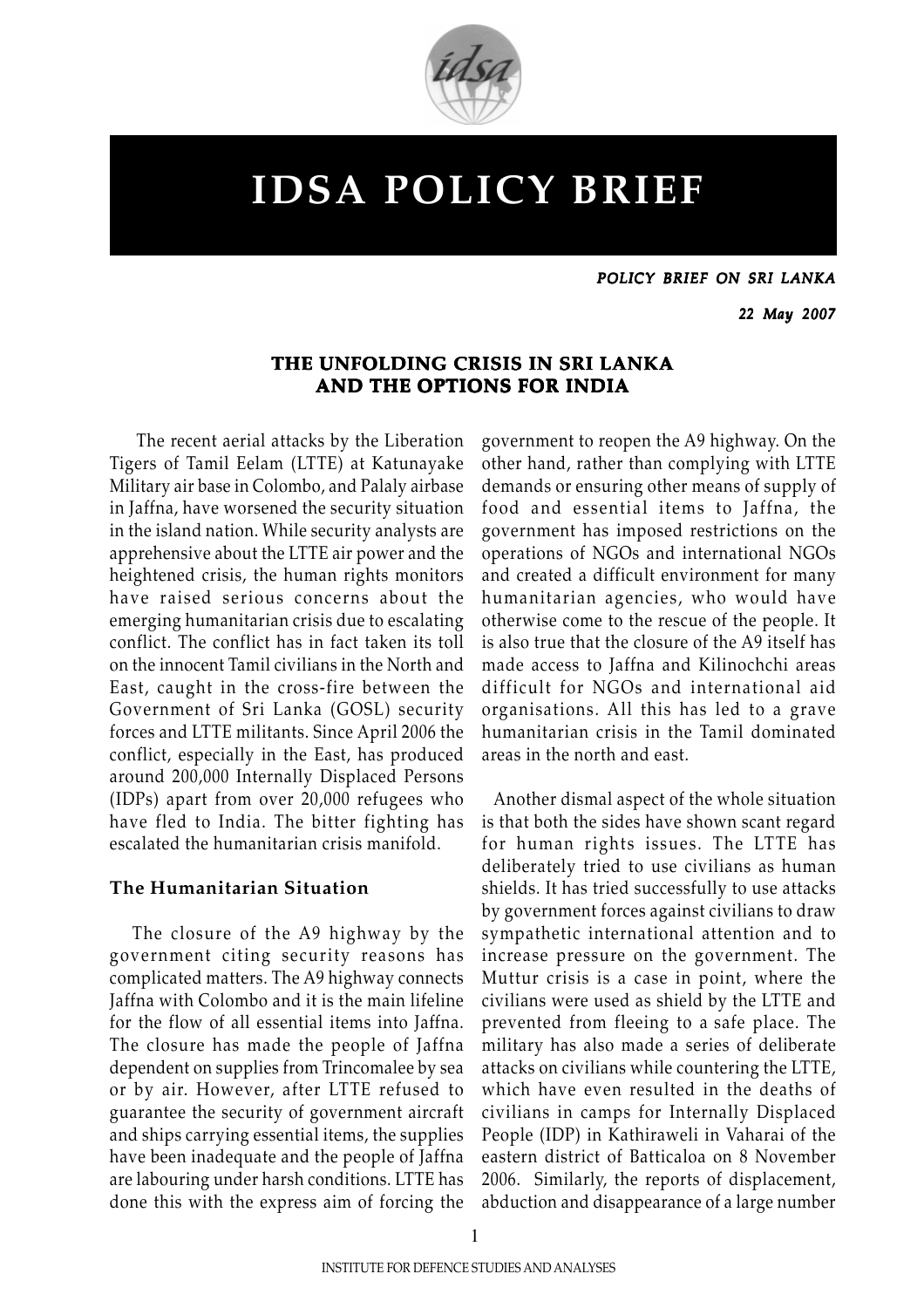of Tamil civilians in Colombo and Jaffna have also appeared regularly in domestic and international media. Undoubtedly, both the LTTE and government have contributed to this situation and their hands are equally tainted.

 The government's handling of humanitarian issues has raised the concerns of international community. As a result, President Rajapakse stated on 24 November 2006, that government had invited an international independent commission to probe cases of "abductions, disappearances and extra-judicial killings" in all areas in the country headed by former Indian Chief Justice PN Bhagwati. Eventually, the test will come in the prosecution processes in regard to which the Commission, being a fact-finding body can only make recommendations. However, the unremitting humanitarian crisis does not appear to have been adequately addressed.

## No letup in fighting

 The flare-up in fighting since April 2006 has resulted in the LTTE suffering significant setbacks. However, the recent air strikes suggests that the LTTE is not deterred by the reverses suffered so far and it is determined to resist any attempt at finding a military solution by the Sri Lankan government. There is another view that, by drawing the army deeper into the territory in East, LTTE may be seeking to engage the government forces on the home turf later, with lesser likelihood of losing personnel/equipment, through the use of tested guerrilla tactics. Besides, there has been a growing speculation of late that the Tigers are unlikely to simply bow down to the Sri Lankan Army (SLA) military advances and, in fact, they are expected to come up with a surprise operation that would help them in achieving some sort of parity in military terms.

 The LTTE also contributes to the present governmental thinking by its continuous attack on the strategic establishments, particularly in the East and Colombo. For example, the third air bombing by LTTE on two oil and fuel storage areas in Colombo on April 29, 2007,

which plunged the city into complete darkness and caused apprehension among people and air lines in Colombo is being interpreted by the pro-Government analysts in Sri Lanka as an instance of LTTE's intransigence and potential indicator of its determination to use the military option for meeting its demands. Notably, the official ban by the US, UK, and EU does not seem to have affected the military capability of the LTTE in any significant way.

#### Lack of Consensus

 The Rajapakse government, despite its decision to continue the peace process with Norwegian facilitation, has not been able to pursue it with zeal and vigour. One of the main impediments to the peace process has been the lack of consensus amongst the Sinhalese elite on the question of devolution of power. While serious differences persist amongst mainstream Sinhala parties on this score, the hardline Janatha Vimukthi Peramuna (JVP) and Jathika Hela Urumaya (JHU) continue to demand cancellation of the peace process. This poses grave problems for the Sri Lankan government in devising a workable solution. The fact that the ruling elite in Sri Lanka is divided was borne out by the lack of consensus amongst the 17 neutral experts advising the All Party Representative Conference (APRC) working on the devolution plan. Indeed, the APRC formed by the GOSL under the chairmanship of Tissa Vitharana that engaged in drafting devolution model, came out with four different plans for devolution at cross purposes with one another.

 Despite some initial scepticism, APRC committee chairman Tissa Vitharana submitted the 'majority' report which has formulated some surprisingly progressive proposals for the future of Sri Lanka. These include : abolition of executive presidency at the end of Rajapakse's first term; executive prime minister to be elected thereafter; Sri Lanka to be "one, free, sovereign and independent state"; the unit of devolution shall be Province; Safeguards against secession; Two vice presidents from different communities; President to be subject to judicial and parliamentary control.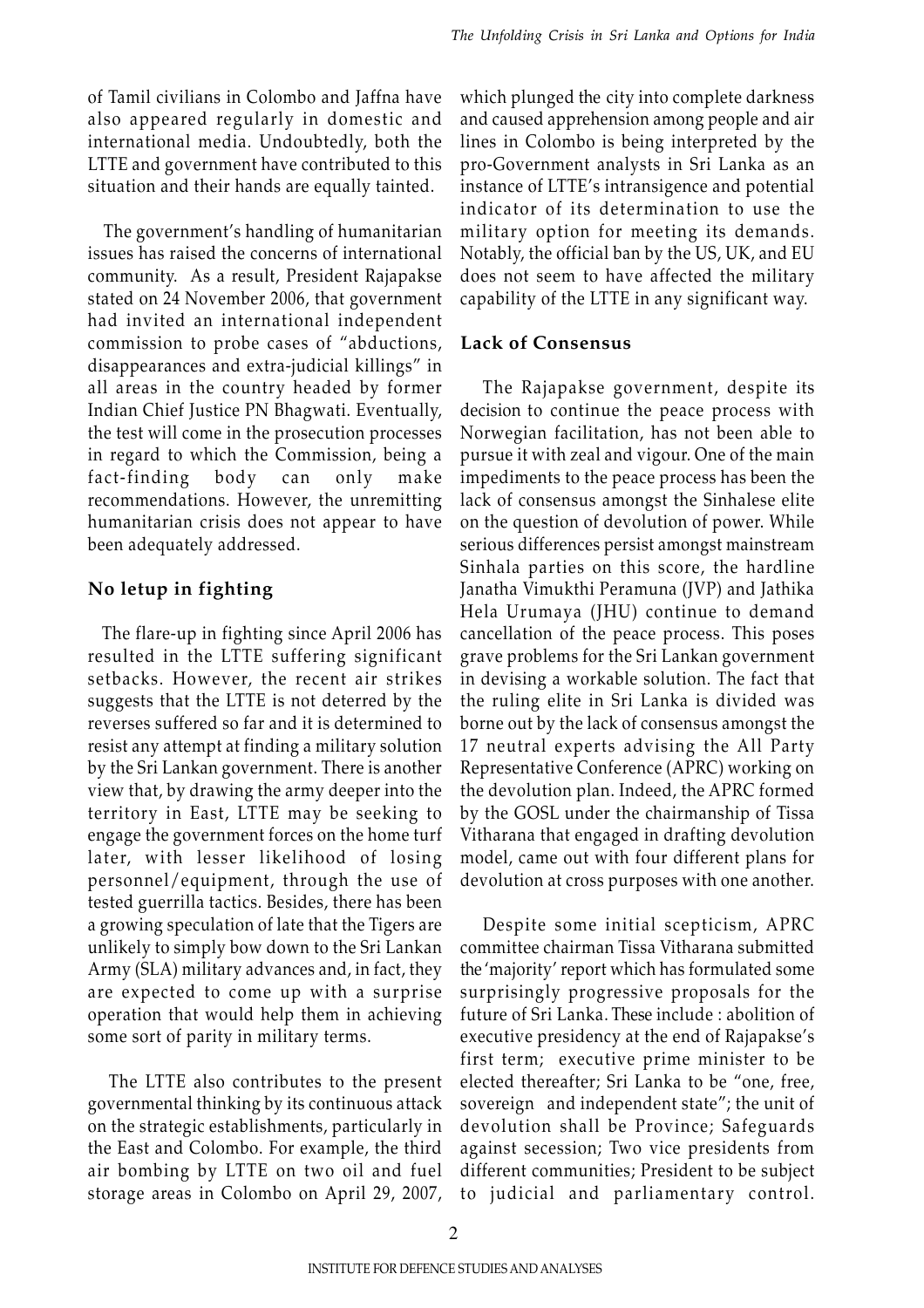

Much now depends on how the government's hard-line elements and Sinhala groups proceed. On the other hand, the lack of unity among the Tamils in Sri Lanka and the assertion of equal rights by Tamil Muslims especially in the East has changed the conflict dynamics and raised new problems in finding a feasible solution to the ethnic question.

## LTTE Reverses: Karuna and the Paramilitary Factor

 As things stand today, the GOSL has succeeded in not only challenging the LTTE in the East militarily, but also in raising a counter Tamil paramilitary force led by the LTTE deserter Karuna through its superior air power and international backing. The government also managed to woo away large number of Tamil Muslims concentrated primarily around the Eastern district of Batticaloa, from the Tamil Eelam struggle of LTTE, — thanks to LTTE assault on the Muslims in the North and the East. Through this measure GOSL has not only succeeded in weakening the strength of LTTE

(by engineering division among Tamils in North and East Sri Lanka) but also in bringing about a significant demographic change in the Tamil 'homeland', demanded by the LTTE, by gaining Sampur and Vaharai. The government may be thus thinking seriously of a de-merger of the North and the East, putting the clock back on the Indo-Sri Lanka Accord of 1987. It appears that the government wants to revert to the pre-1987 position through military aggression and constitutional and political manipulation.

 It has been emphasised by neutral observers (like the SLMM, the UN and European observers) watching the ethnic conflict post-2004, that Karuna has been playing an important role in the East in curtailing the capacity of the LTTE. Karuna has been adopting the same tactics as the LTTE— targeted killings, kidnapping of children and fielding them as combatants and guerilla assaults etc. His intelligence inputs have helped Sri Lankan security forces immensely in the battlefields of Sampur and Vaharai. Given the deepening relationship between the non-LTTE groups and the government (especially in view of the extraordinary success of such strategy), it is highly unlikely that the government will ever oblige the LTTE on its demand that government disarm Karuna group is met. Instead the government may further bolster the non-LTTE Tamil groups in countering LTTE's dominance among the Tamils. This does not augur well for any meaningful dialogue between LTTE and the GOSL. Indeed the civil war appears all set to intensify further.

#### Considerations for India

 Despite maintaining a close watch on the developments in Sri Lanka, India has refrained from adopting any proactive policy on the Sri Lankan issue. While India's preponderance in the region as well as its critical importance in the resolution of the Sri Lankan conflict has been acknowledged by external powers including those seeking a peaceful solution in the island nation, New Delhi has adopted a once-bitten-twice-shy approach and limited its policy prescription to a politically correct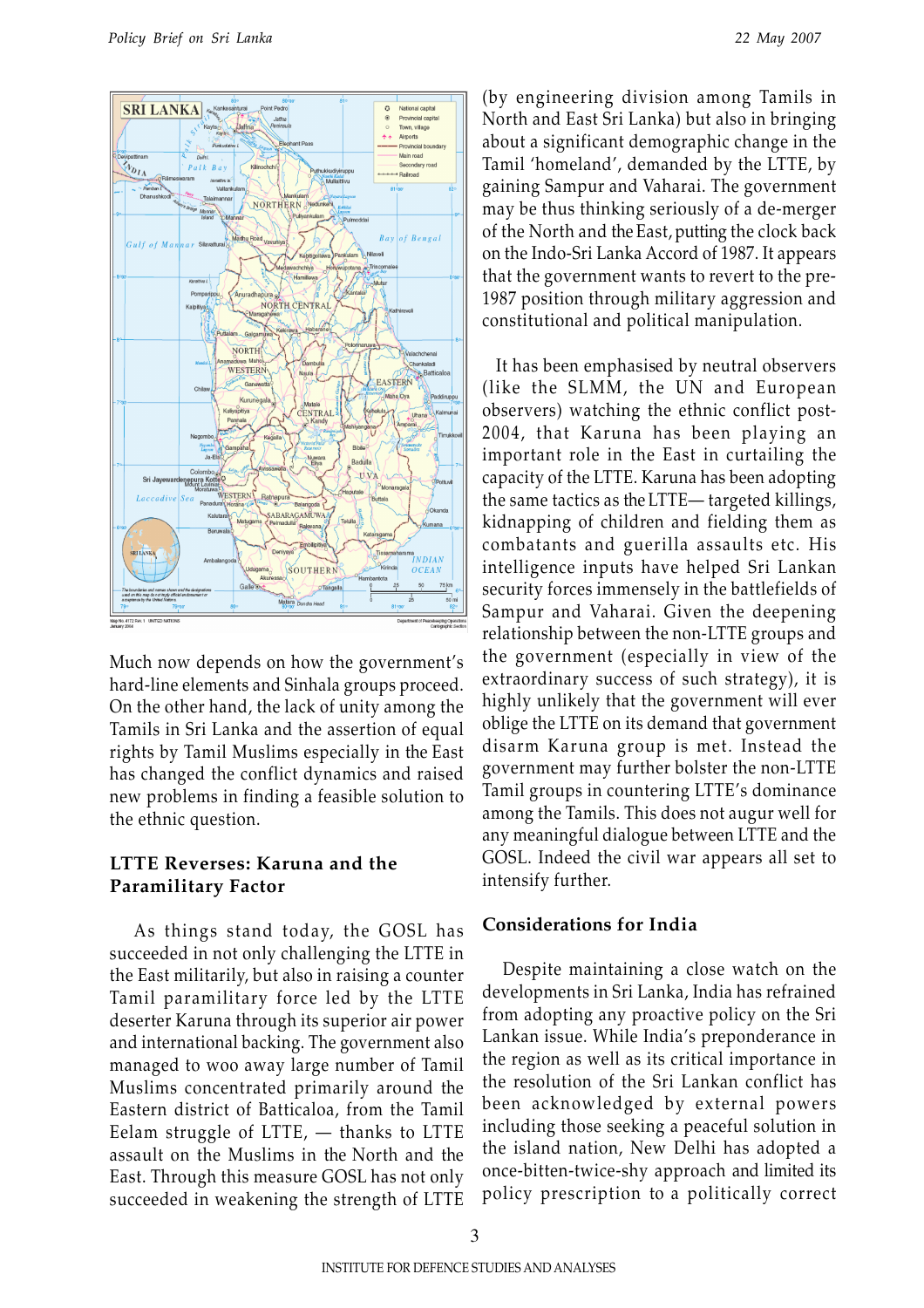principled position that it wants the conflict to be resolved through peaceful means keeping in mind the genuine interests of all communities within a united Sri Lanka.

 Many critics have called this posture as a-donothing policy. They believe that India may not like to step into the crisis, unless there is an internal push of some kind affecting either its internal security or its internal political situation. Moreover, any kind of mediatory role by India is circumscribed by its unwillingness to talk to LTTE given its involvement in the assassination of former Prime Minister Rajiv Gandhi.

 There also does not appear to be any external pressure on India to engage directly and proactively in the Sri Lankan conflict. While Pakistani and Chinese influence in Sri Lanka is growing for the last few years both at government level and in the field of economic cooperation, it is not seen as threatening vital Indian interests in any significant way. The development of port and bunker facilities at Hambantota in southern Sri Lanka by China and, of late, Pakistan's increasing military support to Sri Lankan government against the LTTE has not reduced India's influence or space in Sri Lanka in any major way. The allocation of an exploration block in the Mannar Basin to China for exploration of petroleum resources, just a few kilometres from India's southern tip and reports of Pakistan's effort and interest in bringing around Muslim population in Sri Lanka under its influence may have raised concerns in certain quarters but the Government of India has refrained from taking any concrete steps to resolve the escalating ethnic conflict in Sri Lanka.

 Be that as it may, the large scale influx of Sri Lankan Tamil refugees to Tamil Nadu during last 11 months has created a fresh political context in Tamil Nadu— perhaps for the first time since Rajiv Gandhi's assassination. Local political parties, including the ruling DMK have begun to voice concern about the humanitarian situation in Jaffna and express their support for the cause of Tamils in Sri Lanka more openly. Though their influence at the Centre remains strong, they have not come together to pressurise the Government of Inda, to collectively seek India's direct involvement in finding a solution to the Tamil problem due to political (coalition) compulsions. However, the pressure on the Central Government is likely to mount in the coming months because the increasing level of human sufferings of the incoming Tamil refugees from the island nation is beginning to impact the political space in Tamil Nadu. In fact, if the situation in Sri Lanka deteriorates further, it may affect the provincial politics, compelling the central government to revise its policy of watchful-inaction in future. In fact, while India is perceived by all concerned as having the ability to turn the course of the conflict decisively, such ability is constrained by the Tamil constituency in its southern state of Tamil Nadu and its genuine concern for the legitimate rights of Sri Lankan Tamils.

# The Options

 Indian policy makers could consider the following line of action for resolving the Sri Lankan crisis:

In view of the growing sympathy in India for the cause of Sri Lankan Tamils, Indian government needs to engage GOSL proactively and persuade it to avert the humanitarian costs of its war efforts against LTTE and to put the peace process back on track.

\* India needs to sensitise the key international actors on the deteriorating humanitarian conditions in the North and the East and engage them in reviving the peace process in Sri Lanka.

\* It is primarily GOSL's responsibility to evolve a fair and equitable constitutional framework for devolution of power in the North and the East. India needs to put this point across to GOSL in a more emphatic and firm manner. The tentative blueprint of APC Chairman Tissa Vitharana draft outlining devolutionary arrangement between the central government and provincial government